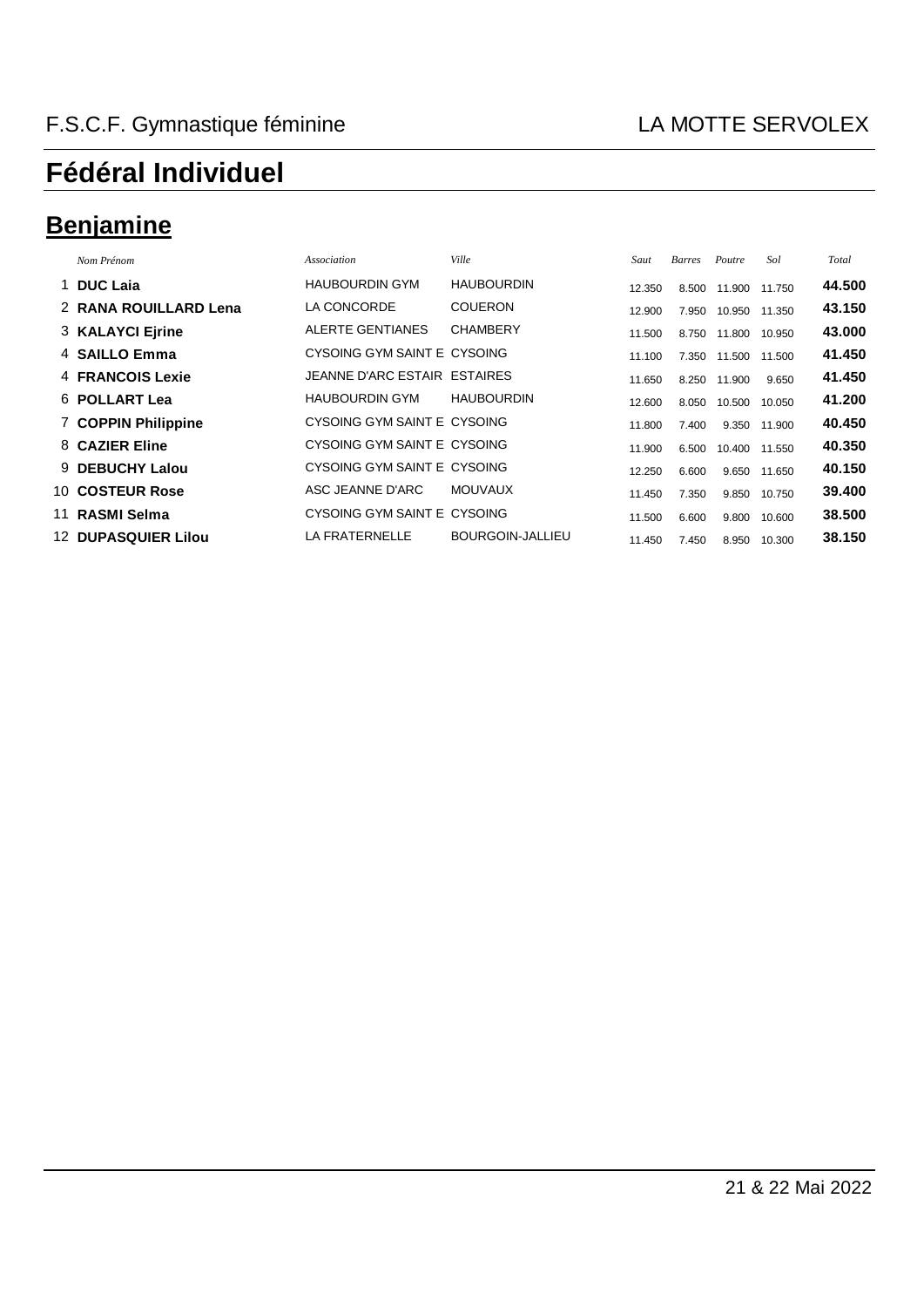### **Minime**

| Nom Prénom          | <b>Association</b>                  | Ville                | Saut   | <b>Barres</b> | Poutre        | Sol    | Total  |
|---------------------|-------------------------------------|----------------------|--------|---------------|---------------|--------|--------|
| 1 LAGREOU Louane    | JEANNE D'ARC DE DAX DAX             |                      | 13.150 | 7.550         | 11.950        | 11.450 | 44.100 |
| 2 LAKOMY Marie Sara | CERCLE SAINT LAURE WASSELONNE       |                      | 11.400 | 10.000        | 11.850        | 10.800 | 44.050 |
| 3 DERVAL Anaïs      | LA CONCORDE                         | <b>COUERON</b>       | 11.850 | 8.750         | 11.450 11.700 |        | 43.750 |
| 4 SIMON Emy         | CYSOING GYM SAINT E CYSOING         |                      | 13.000 | 8.300         | 10.000        | 12.050 | 43.350 |
| 5 LAGER Lina        | AMICALE SAINT MICHE LE PUY-EN-VELAY |                      | 12.950 | 6.450         | 11.800        | 11.800 | 43.000 |
| 6 PEREIRA Pauline   | <b>LES HIRONDELLES</b>              | VILLEFRANCHE SUR SAÖ | 12.600 | 7.900         | 11.850 10.550 |        | 42.900 |
| 7 BROUSSAUDIER Zoé  | ELAN SPORTIF ET ELF                 | <b>LIMOGES</b>       | 12.650 | 8.150         | 11.650        | 10.100 | 42.550 |
| 8 CHAMBRIAS Alexane | <b>GYM PHENIX</b>                   | ANDREZIEUX BOUTHEON  | 12.100 | 7.600         | 11.500 11.200 |        | 42.400 |
| 9 SAJOUS Mélie      | LA VIGILANTE DE BAY                 | <b>BAYONNE</b>       | 13.200 | 7.150         | 10.750 10.950 |        | 42.050 |
| 10 BEAUNE Jade      | <b>ALERTE GENTIANES</b>             | <b>CHAMBERY</b>      | 11.400 | 8.650         | 10.900        | 10.750 | 41.700 |
| 11 GAGET Alice      | <b>ALERTE GENTIANES</b>             | <b>CHAMBERY</b>      | 11.700 | 7.800         | 11.550 10.450 |        | 41.500 |
| 11 GAUCHER Jade     | <b>LES HIRONDELLES</b>              | VILLEFRANCHE SUR SAÔ | 11.600 | 7.900         | 10.600        | 11.400 | 41.500 |
| 13 WILLOCQ Solene   | <b>HAUBOURDIN GYM</b>               | <b>HAUBOURDIN</b>    | 11.550 | 7.600         | 10.950        | 11.300 | 41.400 |
| 14 BON Maï Lou      | <b>GYM PHENIX</b>                   | ANDREZIEUX BOUTHEON  | 11.550 | 7.850         | 10.200 11.350 |        | 40.950 |
| 15 GONDOUIN Clara   | ASC JEANNE D'ARC                    | <b>MOUVAUX</b>       | 11.400 | 7.750         | 10.250        | 11.350 | 40.750 |
| 16 DEMONT Thais     | CYSOING GYM SAINT E CYSOING         |                      | 12.100 | 7.450         | 8.850         | 12.150 | 40.550 |
| 17 HONTAAS Xantiana | LA VIGILANTE DE BAY                 | <b>BAYONNE</b>       | 11.400 | 7.450         | 9.800 11.800  |        | 40.450 |
| 18 DURAND Elynn     | <b>LES HIRONDELLES</b>              | VILLEFRANCHE SUR SAÖ | 12.850 | 6.800         | 9.200         | 11.300 | 40.150 |
| 19 MOUVAUX Marine   | CYSOING GYM SAINT E CYSOING         |                      | 11.600 | 6.650         | 10.100        | 11.650 | 40.000 |
| 20 MANGIONE Mélya   | <b>GYM PASSION</b>                  | <b>GUERANDE</b>      | 11.800 | 7.700         | 8.350 11.800  |        | 39.650 |
| 21 FALCIONI Chloé   | <b>GYM PHENIX</b>                   | ANDREZIEUX BOUTHEON  | 12.000 | 6.250         | 9.350         | 11.300 | 38,900 |
| 22 ANDREATA Enza    | JEANNE D'ARC ESTAIR ESTAIRES        |                      | 11.850 | 1.400         | 9.150         | 11.400 | 33,800 |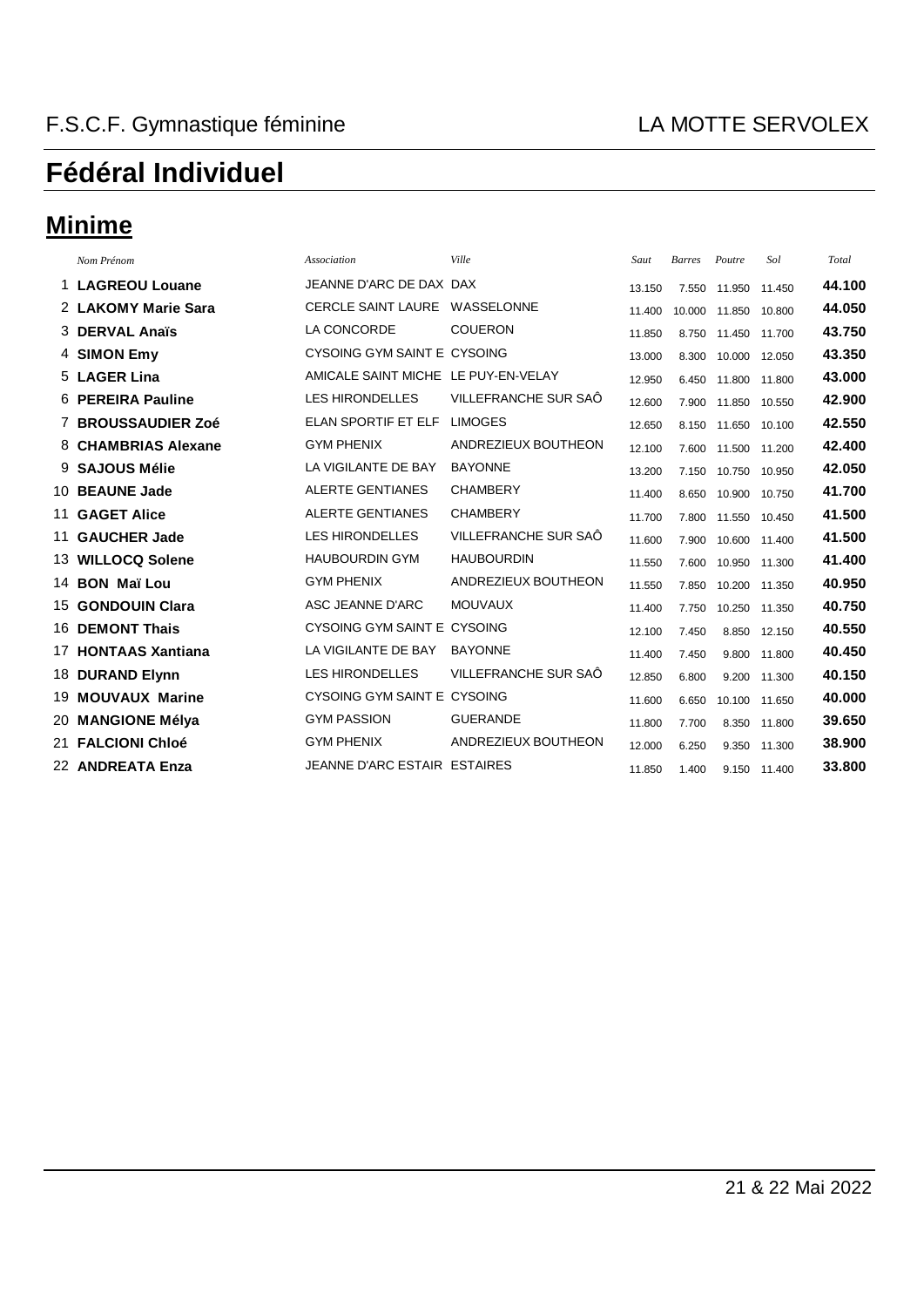#### **Cadette**

| Nom Prénom | Association                                                                                                                                                                                                                                                                                                                                                                                                                                                                                                                                                                                                                                    | Ville                 | Saut                                                                                                                                                                                                                                                                                                                              |       |               | Sol    | Total                                                                                                                                                                                                                                                                                                                                                                      |
|------------|------------------------------------------------------------------------------------------------------------------------------------------------------------------------------------------------------------------------------------------------------------------------------------------------------------------------------------------------------------------------------------------------------------------------------------------------------------------------------------------------------------------------------------------------------------------------------------------------------------------------------------------------|-----------------------|-----------------------------------------------------------------------------------------------------------------------------------------------------------------------------------------------------------------------------------------------------------------------------------------------------------------------------------|-------|---------------|--------|----------------------------------------------------------------------------------------------------------------------------------------------------------------------------------------------------------------------------------------------------------------------------------------------------------------------------------------------------------------------------|
|            | <b>JEANNE D'ARC</b>                                                                                                                                                                                                                                                                                                                                                                                                                                                                                                                                                                                                                            | <b>PERENCHIES</b>     | 13.100                                                                                                                                                                                                                                                                                                                            | 9.500 |               |        | 47.900                                                                                                                                                                                                                                                                                                                                                                     |
|            | LA CONCORDE                                                                                                                                                                                                                                                                                                                                                                                                                                                                                                                                                                                                                                    | <b>COUERON</b>        | 13.150                                                                                                                                                                                                                                                                                                                            | 9.100 | 12.100        |        | 47.400                                                                                                                                                                                                                                                                                                                                                                     |
|            |                                                                                                                                                                                                                                                                                                                                                                                                                                                                                                                                                                                                                                                |                       | 12.750                                                                                                                                                                                                                                                                                                                            | 9.050 | 10.900        |        | 45.100                                                                                                                                                                                                                                                                                                                                                                     |
|            | ASC BONNE GARDE                                                                                                                                                                                                                                                                                                                                                                                                                                                                                                                                                                                                                                | <b>NANTES</b>         | 11.900                                                                                                                                                                                                                                                                                                                            | 8.800 |               |        | 44.900                                                                                                                                                                                                                                                                                                                                                                     |
|            |                                                                                                                                                                                                                                                                                                                                                                                                                                                                                                                                                                                                                                                |                       | 13.050                                                                                                                                                                                                                                                                                                                            | 9.000 | 10.350        |        | 44.650                                                                                                                                                                                                                                                                                                                                                                     |
|            |                                                                                                                                                                                                                                                                                                                                                                                                                                                                                                                                                                                                                                                |                       | 12.800                                                                                                                                                                                                                                                                                                                            | 8.100 |               |        | 44.050                                                                                                                                                                                                                                                                                                                                                                     |
|            |                                                                                                                                                                                                                                                                                                                                                                                                                                                                                                                                                                                                                                                |                       | 12.150                                                                                                                                                                                                                                                                                                                            | 7.450 |               |        | 43.700                                                                                                                                                                                                                                                                                                                                                                     |
|            |                                                                                                                                                                                                                                                                                                                                                                                                                                                                                                                                                                                                                                                |                       | 13.150                                                                                                                                                                                                                                                                                                                            | 7.900 | 10.850        |        | 43.650                                                                                                                                                                                                                                                                                                                                                                     |
|            | <b>ALERTE GENTIANES</b>                                                                                                                                                                                                                                                                                                                                                                                                                                                                                                                                                                                                                        | <b>CHAMBERY</b>       | 11.800                                                                                                                                                                                                                                                                                                                            | 8.500 |               |        | 43.550                                                                                                                                                                                                                                                                                                                                                                     |
|            | LA CONCORDE                                                                                                                                                                                                                                                                                                                                                                                                                                                                                                                                                                                                                                    | <b>COUERON</b>        | 13.050                                                                                                                                                                                                                                                                                                                            | 7.650 | 10.450        |        | 43.100                                                                                                                                                                                                                                                                                                                                                                     |
|            | LA CONCORDE                                                                                                                                                                                                                                                                                                                                                                                                                                                                                                                                                                                                                                    | <b>COUERON</b>        | 11.800                                                                                                                                                                                                                                                                                                                            | 8.100 | 11.300        |        | 42.800                                                                                                                                                                                                                                                                                                                                                                     |
|            | ASC BONNE GARDE                                                                                                                                                                                                                                                                                                                                                                                                                                                                                                                                                                                                                                | <b>NANTES</b>         | 11.550                                                                                                                                                                                                                                                                                                                            | 7.650 |               |        | 42.550                                                                                                                                                                                                                                                                                                                                                                     |
|            | <b>ENVOL DE FEURS</b>                                                                                                                                                                                                                                                                                                                                                                                                                                                                                                                                                                                                                          | <b>FEURS</b>          | 13.300                                                                                                                                                                                                                                                                                                                            | 7.600 | 9.850         |        | 42.400                                                                                                                                                                                                                                                                                                                                                                     |
|            | ASC BONNE GARDE                                                                                                                                                                                                                                                                                                                                                                                                                                                                                                                                                                                                                                | <b>NANTES</b>         | 11.650                                                                                                                                                                                                                                                                                                                            | 8.250 | 11.050        |        | 42.300                                                                                                                                                                                                                                                                                                                                                                     |
|            | <b>ESPRIT SPORT SEYSS</b>                                                                                                                                                                                                                                                                                                                                                                                                                                                                                                                                                                                                                      | <b>SEYSSUEL</b>       | 12.050                                                                                                                                                                                                                                                                                                                            | 7.100 |               |        | 42.150                                                                                                                                                                                                                                                                                                                                                                     |
|            | <b>ESPERANCE ET VAILL</b>                                                                                                                                                                                                                                                                                                                                                                                                                                                                                                                                                                                                                      | <b>BRIGNAIS</b>       | 11.800                                                                                                                                                                                                                                                                                                                            | 6.850 | 11.100        |        | 42.050                                                                                                                                                                                                                                                                                                                                                                     |
|            |                                                                                                                                                                                                                                                                                                                                                                                                                                                                                                                                                                                                                                                |                       | 12.300                                                                                                                                                                                                                                                                                                                            | 8.300 | 9.600         |        | 42.000                                                                                                                                                                                                                                                                                                                                                                     |
|            |                                                                                                                                                                                                                                                                                                                                                                                                                                                                                                                                                                                                                                                |                       | 11.900                                                                                                                                                                                                                                                                                                                            | 7.350 |               |        | 41.700                                                                                                                                                                                                                                                                                                                                                                     |
|            | <b>LES HIRONDELLES</b>                                                                                                                                                                                                                                                                                                                                                                                                                                                                                                                                                                                                                         | VILLEFRANCHE SUR SAÖ  | 12.600                                                                                                                                                                                                                                                                                                                            | 6.400 | 10.300        |        | 41.600                                                                                                                                                                                                                                                                                                                                                                     |
|            |                                                                                                                                                                                                                                                                                                                                                                                                                                                                                                                                                                                                                                                |                       | 12.450                                                                                                                                                                                                                                                                                                                            | 8.050 | 9.700         |        | 41.600                                                                                                                                                                                                                                                                                                                                                                     |
|            | LA CONCORDE                                                                                                                                                                                                                                                                                                                                                                                                                                                                                                                                                                                                                                    | <b>COUERON</b>        | 11.700                                                                                                                                                                                                                                                                                                                            | 8.050 |               |        | 41.600                                                                                                                                                                                                                                                                                                                                                                     |
|            | USSA GYMNASTIQUE                                                                                                                                                                                                                                                                                                                                                                                                                                                                                                                                                                                                                               | SAINT-ANDRE-LEZ-LILLE | 11.550                                                                                                                                                                                                                                                                                                                            | 8.100 | 9.850         |        | 41.400                                                                                                                                                                                                                                                                                                                                                                     |
|            |                                                                                                                                                                                                                                                                                                                                                                                                                                                                                                                                                                                                                                                |                       | 11.050                                                                                                                                                                                                                                                                                                                            | 7.800 | 11.200        |        | 41.300                                                                                                                                                                                                                                                                                                                                                                     |
|            | <b>ESPRIT SPORT SEYSS</b>                                                                                                                                                                                                                                                                                                                                                                                                                                                                                                                                                                                                                      | <b>SEYSSUEL</b>       | 11.550                                                                                                                                                                                                                                                                                                                            | 8.100 |               |        | 41.200                                                                                                                                                                                                                                                                                                                                                                     |
|            | <b>FEUX FOLLETS GYM</b>                                                                                                                                                                                                                                                                                                                                                                                                                                                                                                                                                                                                                        | VENANSAULT            | 11.550                                                                                                                                                                                                                                                                                                                            | 7.600 | 10.400        |        | 40.900                                                                                                                                                                                                                                                                                                                                                                     |
|            | LA SAINT NICOLAS                                                                                                                                                                                                                                                                                                                                                                                                                                                                                                                                                                                                                               | <b>BEAUNE</b>         | 11.550                                                                                                                                                                                                                                                                                                                            | 7.750 | 10.750        |        | 40.900                                                                                                                                                                                                                                                                                                                                                                     |
|            | ASC BONNE GARDE                                                                                                                                                                                                                                                                                                                                                                                                                                                                                                                                                                                                                                | <b>NANTES</b>         | 11.200                                                                                                                                                                                                                                                                                                                            | 7.850 | 10.150        |        | 40.800                                                                                                                                                                                                                                                                                                                                                                     |
|            |                                                                                                                                                                                                                                                                                                                                                                                                                                                                                                                                                                                                                                                |                       | 12.600                                                                                                                                                                                                                                                                                                                            | 6.550 | 9.350         |        | 40.650                                                                                                                                                                                                                                                                                                                                                                     |
|            | <b>LIBELLULES</b>                                                                                                                                                                                                                                                                                                                                                                                                                                                                                                                                                                                                                              | SAINT ALBAN LEYSSE    | 11.900                                                                                                                                                                                                                                                                                                                            | 7.700 |               |        | 39.950                                                                                                                                                                                                                                                                                                                                                                     |
|            | ALOUETTES GYM                                                                                                                                                                                                                                                                                                                                                                                                                                                                                                                                                                                                                                  | <b>LES HERBIERS</b>   | 12.350                                                                                                                                                                                                                                                                                                                            | 5.650 | 8.500         | 12.150 | 38.650                                                                                                                                                                                                                                                                                                                                                                     |
|            | <b>ENVOLEE</b>                                                                                                                                                                                                                                                                                                                                                                                                                                                                                                                                                                                                                                 | <b>DAX</b>            | 11.150                                                                                                                                                                                                                                                                                                                            | 5.100 | 8.850         | 0.000  | 25.100                                                                                                                                                                                                                                                                                                                                                                     |
|            | 1 TABARY Lenaelle<br>2 GARREAU Chloé<br>3 VERMOT Candice<br>4 PINEAU Julie<br>5 URAS Malena<br>6 LUTETE Maïtena<br>7 MOUVAUX Camille<br>8 MONTAGNER Liloé<br><b>CONSTANT Tifenn</b><br>10 LEBLANC Sacha<br>11 SABLE Léonie<br>12 BONINI Cécile<br>13 DUMORTIER Julie<br>14 JEGO Manon<br>15 LOPEZ Lucile<br>16 CORNET Anaïs<br>17 BOSCART Lisa<br>18 RICHARD Sarah<br>19 PETROZZI BEDANIAN Célestine<br>19 PRODHOMME Solveig<br>19 DINE Lola<br>22 MINET Camille<br>23 MESSAGER Lison<br>24 FARENGA Carla<br>25 DAVID Lina<br>25 PORTERET Hanaé<br>27 BARDON Emma<br>28 SERAFIN Manon<br>29 ROSSI Elise<br>30 DROUIN Serena<br>31 ELDUAYEN Eva |                       | JEANNE D'ARC DE DAX DAX<br>JEANNE D'ARC ESTAIR ESTAIRES<br>JEANNE D'ARC ESTAIR ESTAIRES<br>CYSOING GYM SAINT E CYSOING<br><b>ESPRIT SPORT SEYSS SEYSSUEL</b><br>JEANNE D'ARC ESTAIR ESTAIRES<br>JEANNE D'ARC ESTAIR ESTAIRES<br>CYSOING GYM SAINT E CYSOING<br>AMICALE SAINT MICHE LE PUY-EN-VELAY<br>CYSOING GYM SAINT E CYSOING |       | <b>Barres</b> | Poutre | 12.000 13.300<br>13.050<br>12.400<br>12.800 11.400<br>12.250<br>11.050 12.100<br>12.000 12.100<br>11.750<br>11.900 11.350<br>11.950<br>11.600<br>11.500 11.850<br>11.650<br>11.350<br>10.650 12.350<br>12.300<br>11.800<br>11.000 11.450<br>12.300<br>11.400<br>9.900 11.950<br>11.900<br>11.250<br>10.150 11.400<br>11.350<br>10.850<br>11.600<br>12.150<br>10.000 10.350 |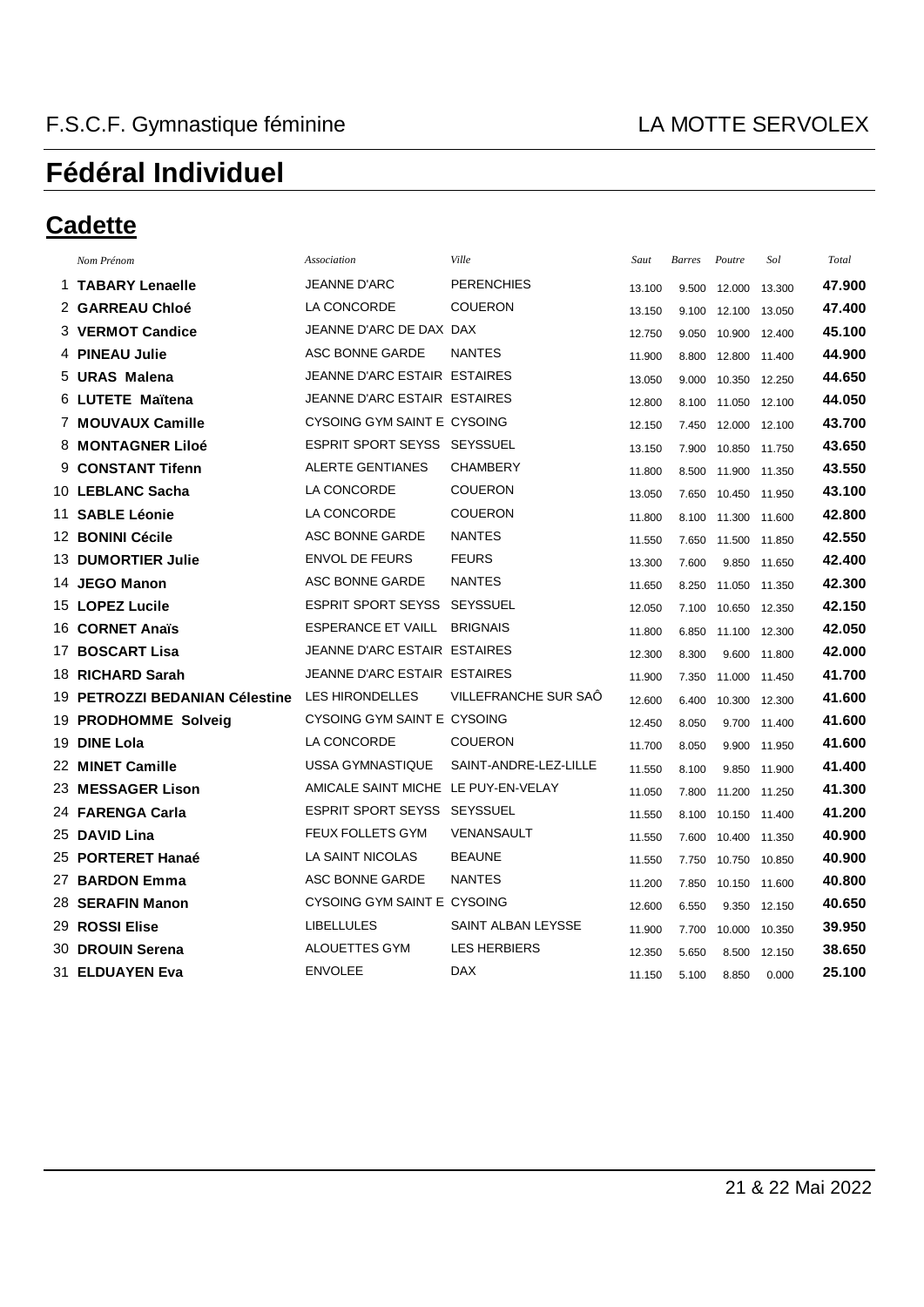### Junior

| Nom Prénom                   | Association                         | Ville                 | Saut   | <b>Barres</b> | Poutre              | Sol    | Total  |
|------------------------------|-------------------------------------|-----------------------|--------|---------------|---------------------|--------|--------|
| 1 DURAND Jade                | LA CAMBRONNAISE                     | SAINT SEBASTIEN SUR L | 13.150 | 9.750         | 11.450 12.450       |        | 46.800 |
| 2 BARBIEUX Cyriane           | LA VIGILANTE DE BAY                 | <b>BAYONNE</b>        | 12.350 | 9.350         | 12.400 12.450       |        | 46.550 |
| 3 MONDANGE Elisa             | LA FRATERNELLE                      | BOURGOIN-JALLIEU      | 13.300 | 9.000         | 11.750 12.250       |        | 46.300 |
| 4 ALAURENT Agathe            | LA CONCORDE                         | <b>COUERON</b>        | 12.500 | 8.600         | 11.450              | 12.750 | 45.300 |
| <b>5 LOUVETON MIALON Noa</b> | AMICALE SAINT MICHE LE PUY-EN-VELAY |                       | 13.000 | 7.500         | 12.100 12.300       |        | 44.900 |
| 6 LUSSOU Capucine            | LA FRATERNELLE                      | BOURGOIN-JALLIEU      | 11.550 | 9.000         | 11.350              | 12.750 | 44.650 |
| 7 DECLERCQ Victorine         | JEANNE D'ARC ESTAIR ESTAIRES        |                       | 13.050 | 8.150         | 10.950 12.000       |        | 44.150 |
| 8 BONNEFOY Alexia            | AMICALE SAINT MICHE LE PUY-EN-VELAY |                       | 11.200 | 9.200         | 11.450 11.750       |        | 43.600 |
| 9 CHATELAIN Maurine          | LA JEUNE GARDE                      | ARMENTIERES           | 13.200 | 6.950         | 10.300 12.850       |        | 43.300 |
| 10 CITONY Andréa             | VAILLANTE OMNISPOR SAINT BRICE      |                       | 11.650 | 8.900         | 10.150 12.500       |        | 43.200 |
| 10 LE MOULLAC Noann          | ESPERANCE ET VAILL                  | <b>BRIGNAIS</b>       | 11.700 | 6.900         | 12.500 12.100       |        | 43.200 |
| 12 SILVA Eva                 | VAILLANTE OMNISPOR SAINT BRICE      |                       | 11.750 | 7.850         | 12.300 11.150       |        | 43.050 |
| <b>13 BOUHINEAU Maurine</b>  | ALOUETTES GYM                       | <b>LES HERBIERS</b>   | 12.750 | 7.900         | 10.500 11.550       |        | 42.700 |
| 13 DOUBLOT Clarisse          | <b>LA SAINT NICOLAS</b>             | <b>BEAUNE</b>         | 11.900 | 7.700         | 11.300 11.800       |        | 42.700 |
| 13 DOUZA Zoé                 | LE CRAN                             | TASSIN LA DEMI LUNE   | 11.300 | 7.900         | 11.950              | 11.550 | 42.700 |
| 13 SAINT PAUL Andréa         | <b>ESPOIR MUGRONNAIS</b>            | <b>MUGRON</b>         | 13.250 | 6.700         | 11.000 11.750       |        | 42.700 |
| 17 PAYEBIEN Ludyvine         | <b>ENVOLEE</b>                      | <b>DAX</b>            | 12.200 | 7.700         | 11.400 11.300       |        | 42.600 |
| 18 RABUEL Solveig            | <b>ESPOIR GYMNIQUE</b>              | <b>REPLONGES</b>      | 11.650 | 6.950         | 12.300 11.500       |        | 42.400 |
| 19 SERMET Anne               | UNION CHABONNAISE                   | <b>CHÂBONS</b>        | 12.000 | 8.050         | 11.150 11.100       |        | 42.300 |
| 20 SEBIRE Salomé             | <b>USSA GYMNASTIQUE</b>             | SAINT-ANDRE-LEZ-LILLE | 11.800 | 6.950         | 12.100 11.200       |        | 42.050 |
| 21 RICHARD Maeva             | SAINT PIERRE SPORT                  | SAINT PIERRE ALBIGNY  | 11.200 | 8.450         | 10.700 11.550       |        | 41.900 |
| 22 PECANTET Lola             | LA VIGILANTE DE BAY                 | <b>BAYONNE</b>        | 11.900 | 6.950         | 11.150 11.700       |        | 41.700 |
| 23 CORNUEIL Chloé            | <b>JEANNE D'ARC</b>                 | <b>MAZE</b>           | 12.700 | 6.600         | 10.000 12.200       |        | 41.500 |
| <b>24 BERTHUY Claire</b>     | AVANT GARDE TURRIP LA TOUR DU PIN   |                       | 11.550 | 6.350         | 11.250 12.250       |        | 41.400 |
| 25 AVELANGE Manon            | <b>HAUBOURDIN GYM</b>               | <b>HAUBOURDIN</b>     | 11.500 | 8.100         | 9.600               | 12.150 | 41.350 |
| 26 BOUCHER Romane            | <b>AVENIR DE TRIEL</b>              | TRIEL SUR SEINE       | 11.550 | 7.250         | 11.400 11.000       |        | 41.200 |
| 27 BERTRUME Camille          | <b>CHARTREUSE GYM</b>               | SAINT LAURENT DU PON  | 11.400 | 7.600         | 12.250              | 9.900  | 41.150 |
| 28 ROUX Noémie               | <b>ESPERANCE ET VAILL</b>           | <b>BRIGNAIS</b>       | 12.500 | 6.500         | 11.400              | 10.200 | 40.600 |
| 29 CAMPHORT Zoé              | <b>ASC BONNE GARDE</b>              | <b>NANTES</b>         | 11.650 | 7.100         | 9.150 11.550        |        | 39.450 |
| 30 DESOURTEAUX Ethel         | LA CONCORDE                         | <b>COUERON</b>        | 11.900 |               | 6.600 10.050 10.850 |        | 39.400 |
| 31 MARTHE Alexia             | ALOUETTES GYM                       | LES HERBIERS          | 11.500 |               | 4.800 11.300 11.600 |        | 39.200 |
| 32 BOP Amelie                | <b>VIOLETTE ATURINE</b>             | AIRE SUR L'ADOUR      | 11.750 |               | 5.050 10.950 11.400 |        | 39.150 |
| 33 FIANDINO Felicie          | <b>LIBELLULES</b>                   | SAINT ALBAN LEYSSE    | 12.200 | 5.950         | 9.750 10.850        |        | 38.750 |
| 34 PORTE Cassandra           | <b>JEUNES SPORTIVES</b>             | SAINT CHAMOND         | 10.500 | 6.600         | 11.450              | 8.950  | 37.500 |
| 35 PEGO FERREIRA Juliette    | FEUX FOLLETS GYM                    | VENANSAULT            | 0.000  | 0.000         | 0.000 12.900        |        | 12.900 |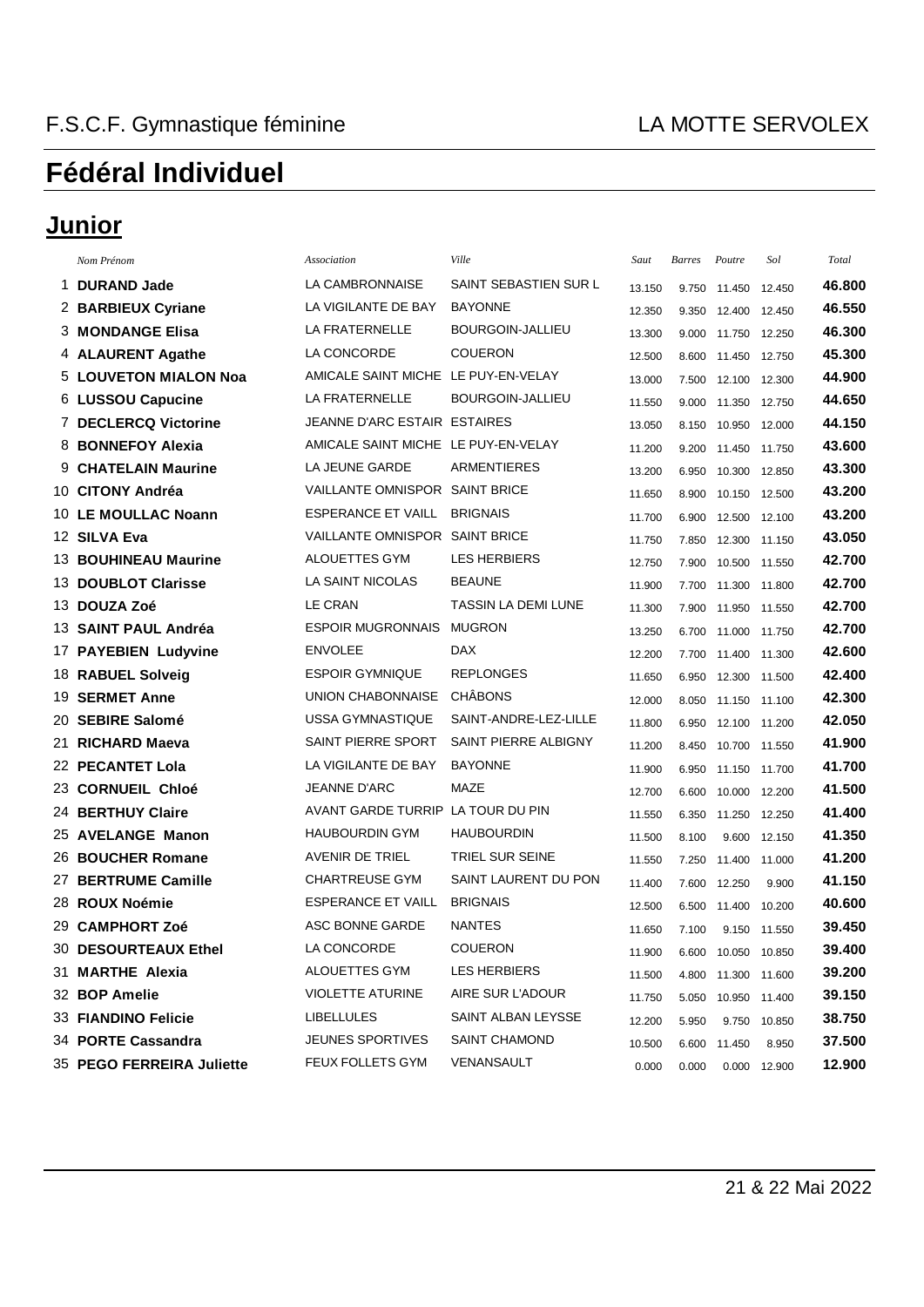### **Senior**

|    | Nom Prénom                | Association                    | Ville                      | Saut   | <b>Barres</b> | Poutre                | Sol          | Total  |
|----|---------------------------|--------------------------------|----------------------------|--------|---------------|-----------------------|--------------|--------|
|    | 1 DUPUIS Camille          | <b>LIBELLULES</b>              | SAINT ALBAN LEYSSE         | 12.750 | 12.100        | 12.050 11.150         |              | 48.050 |
|    | 2 TRABUCCO Maeva          | SAINT PIERRE SPORT             | SAINT PIERRE ALBIGNY       | 13.200 | 8.400         | 13.600                | 11.650       | 46.850 |
|    | 2 GRES Tania              | <b>ESPRIT SPORT SEYSS</b>      | <b>SEYSSUEL</b>            | 11.850 | 10.700        | 11.750 12.550         |              | 46.850 |
|    | 4 MERLET Cylia            | LA CAMBRONNAISE                | SAINT SEBASTIEN SUR L      | 12.950 | 9.750         | 11.900 11.700         |              | 46.300 |
|    | 5 QUINIOU Flore           | ELAN SPORTIF ET ELF            | <b>LIMOGES</b>             | 12.900 | 8.700         | 10.750 12.450         |              | 44.800 |
|    | 6 SIX Manon               | LA JEUNE GARDE                 | <b>ARMENTIERES</b>         | 12.950 | 8.500         | 11.650                | 11.300       | 44.400 |
|    | 7 QUEFFELEC Elodie        | LE CRAN                        | <b>TASSIN LA DEMI LUNE</b> | 11.850 | 8.250         | 12.500 11.300         |              | 43.900 |
|    | 8 SIMONNET Romane         | LE CRAN                        | <b>TASSIN LA DEMI LUNE</b> | 13.200 | 10.600        | 8.850                 | 11.150       | 43.800 |
|    | 9 GARON GUINAUD Elsa      | OXYGYM                         | LES ABRETS EN DAUPHIN      | 12.800 | 9.900         | 10.050 11.000         |              | 43.750 |
|    | <b>10 MACQUIGNEAU Eva</b> | LA CAMBRONNAISE                | SAINT SEBASTIEN SUR L      | 12.500 | 8.850         | 10.850                | 11.500       | 43.700 |
| 11 | <b>DAGES Estelle</b>      | <b>ENVOLEE</b>                 | <b>DAX</b>                 | 13.100 | 7.900         |                       | 9.700 12.400 | 43.100 |
|    | 11 JOS Cassandre          | ASC BONNE GARDE                | <b>NANTES</b>              | 12.100 | 8.250         | 11.750                | 11.000       | 43.100 |
|    | 11 LEPETIT Noa            | <b>GYM PHENIX</b>              | ANDREZIEUX BOUTHEON        | 12.200 | 9.300         | 9.850                 | 11.750       | 43.100 |
|    | 14 GAUTUN Anaïse          | LA STEPHANOISE                 | <b>MONTOIR DE BRETAGNE</b> | 12.650 | 9.500         | 10.500                | 10.350       | 43.000 |
|    | 14 RUELLAN Alice          | GYMNIC CLUB PLOUFR PLOUFRAGAN  |                            | 11.650 | 8.050         | 11.600                | 11.700       | 43.000 |
|    | 16 BOUZIANI Desyderia     | LA FRATERNELLE                 | BOURGOIN-JALLIEU           | 12.800 | 6.750         | 12.300 11.050         |              | 42.900 |
|    | 17 ALLAIN Marie-Charlotte | <b>ESPOIR GYMNIQUE</b>         | <b>REPLONGES</b>           | 11.700 | 8.150         | 11.500 11.500         |              | 42.850 |
|    | 18 CRESSON Celine         | JEANNE D'ARC ESTAIR ESTAIRES   |                            | 11.750 | 8.200         | 10.750 12.000         |              | 42.700 |
|    | 19 FRADIN Cléo            | ASC BONNE GARDE                | <b>NANTES</b>              | 12.750 | 7.000         | 10.650                | 12.050       | 42.450 |
|    | 20 GATINE Iman            | ASC BONNE GARDE                | <b>NANTES</b>              | 11.850 | 8.050         | 10.800 11.500         |              | 42.200 |
|    | 20 NAEGELE Jeanne         | LA CAMBRONNAISE                | SAINT SEBASTIEN SUR L      | 11.650 | 8.850         | 10.700                | 11.000       | 42.200 |
|    | 22 PORTERET Lucie         | LA SAINT NICOLAS               | <b>BEAUNE</b>              | 11.550 | 7.500         | 10.950 12.000         |              | 42.000 |
|    | 23 MOREY Lila Rose        | <b>GYM PHENIX</b>              | ANDREZIEUX BOUTHEON        | 12.350 | 8.400         | 10.150 11.050         |              | 41.950 |
|    | 24 GUITON Laétitia        | <b>GYM ANDLAU</b>              | ANDLAU                     | 11.650 | 7.850         | 11.250 10.800         |              | 41.550 |
|    | 25 DA SILVA Dinah         | ALOUETTES GYM                  | <b>LES HERBIERS</b>        | 11.850 | 7.150         | 10.550                | 11.850       | 41.400 |
|    | 26 WAILO Soibaha          | LA CITA                        | <b>BESANCON</b>            | 12.150 | 6.800         | 11.300                | 11.000       | 41.250 |
|    | 27 DUBONNET Clémence      | <b>LIBELLULES</b>              | SAINT ALBAN LEYSSE         | 11.850 | 7.250         | 11.350                | 10.750       | 41.200 |
|    | 28 BELLIER Marion         | SENTINELLE DES ALPE GRENOBLE   |                            | 12.150 | 7.450         | 10.050                | 11.500       | 41.150 |
|    | 28 FELTZ Josephine        | ASC JEANNE D'ARC               | <b>MOUVAUX</b>             | 11.650 | 8.000         |                       | 9.850 11.650 | 41.150 |
|    | 30 BRUYERE Elise          | ULV LES BLEUETS                | SAINT BARTHELEMY LES       | 12.000 |               | 7.450  11.500  10.050 |              | 41.000 |
|    | 30 WALTER Lucille         | AVENIR DE TRIEL                | TRIEL SUR SEINE            | 11.750 |               | 6.250 11.450 11.550   |              | 41.000 |
|    | 32 DEBRUYNE Julie         | HAUBOURDIN GYM                 | <b>HAUBOURDIN</b>          | 11.550 |               | 7.850 10.150 11.400   |              | 40.950 |
|    | 32 LYONNET Marine         | LES HIRONDELLES                | VILLEFRANCHE SUR SAÖ       | 11.750 |               | 8.300 12.000          | 8.900        | 40.950 |
|    | 34 BEZANSON Lisa          | LA CAMBRONNAISE                | SAINT SEBASTIEN SUR L      | 11.800 | 8.350         |                       | 8.500 12.200 | 40.850 |
|    | 35 LELAY Nina             | LA BOURGUIGNONNE               | MEURSAULT                  | 11.300 | 7.700         | 10.850 10.950         |              | 40.800 |
|    | 36 CAILLAUD Loriane       | ALOUETTES GYM                  | <b>LES HERBIERS</b>        | 12.550 | 7.800         |                       | 8.750 11.550 | 40.650 |
|    | 37 MENU Faustine          | <b>HAUBOURDIN GYM</b>          | <b>HAUBOURDIN</b>          | 11.950 |               | 6.750 11.450 10.450   |              | 40.600 |
|    | 38 FERAL Anaïs            | VAILLANTE OMNISPOR SAINT BRICE |                            | 11.600 |               | 7.700 11.300          | 9.950        | 40.550 |

21 & 22 Mai 2022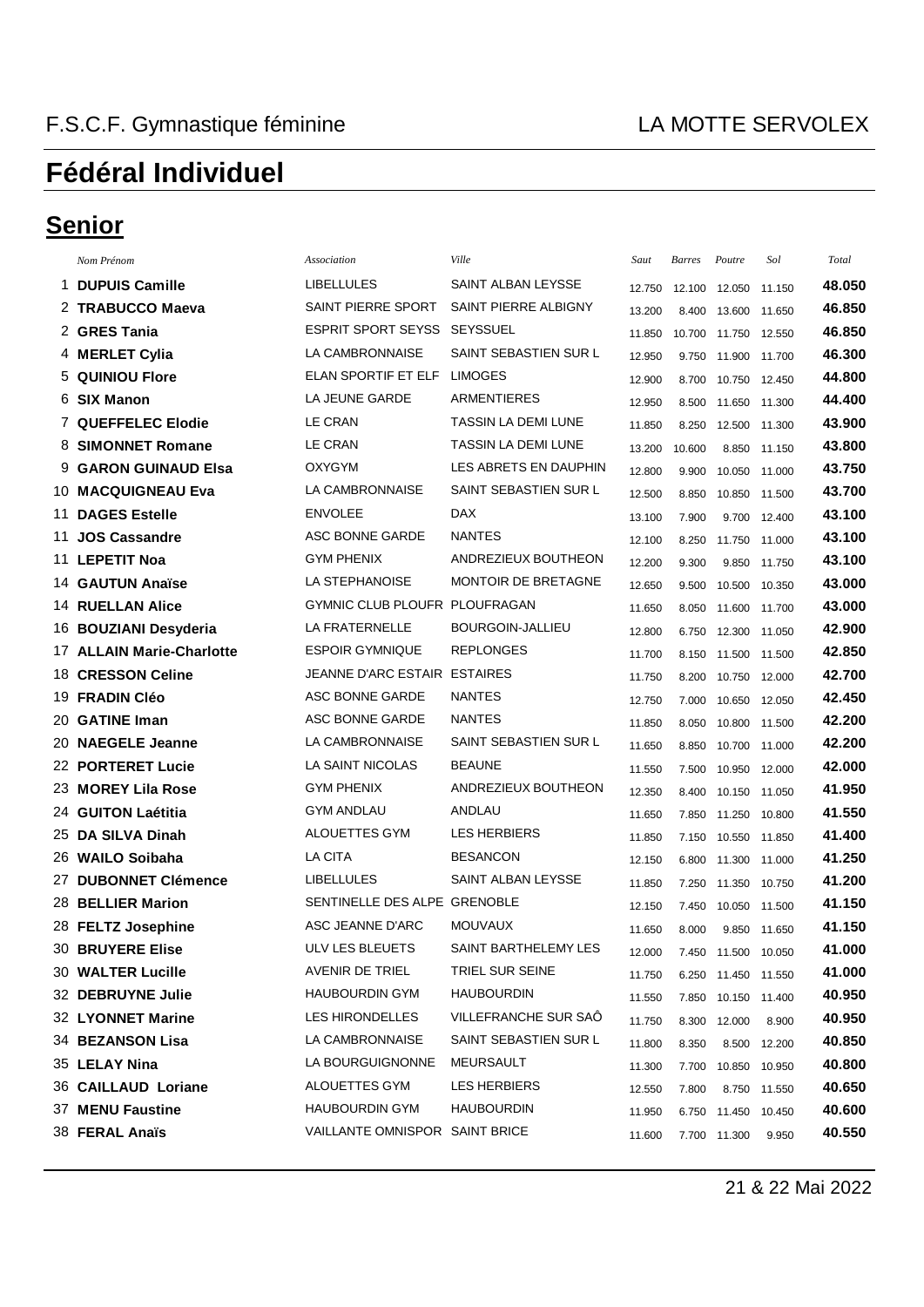### F.S.C.F. Gymnastique féminine

#### LA MOTTE SERVOLEX

|    | 39 LEPETIT Manon           | <b>GYM PHENIX</b>           | ANDREZIEUX BOUTHEON    | 11.650 | 8.000 | 10.800 | 10.050 | 40.500 |
|----|----------------------------|-----------------------------|------------------------|--------|-------|--------|--------|--------|
| 40 | <b>DESFARGES Laurie</b>    | EPI DE GRAMMOND             | <b>GRAMMOND</b>        | 11.500 | 8.150 | 9.800  | 10.900 | 40.350 |
| 41 | <b>THIBAUT Marine</b>      | JEANNE D'ARC ESTAIR         | <b>ESTAIRES</b>        | 11.600 | 7.650 | 10.600 | 10.450 | 40.300 |
|    | 42 ERNOULD Pauline         | LA JEUNE GARDE              | <b>ARMENTIERES</b>     | 11.600 | 7.750 | 10.250 | 10.050 | 39.650 |
|    | 43 HAMMOUD Justine         | ASC JEANNE D'ARC            | <b>MOUVAUX</b>         | 12.650 | 6.900 | 8.650  | 11.400 | 39.600 |
|    | <b>43 VANNESTE Perrine</b> | ASC JEANNE D'ARC            | <b>MOUVAUX</b>         | 11.900 | 6.850 | 9.750  | 11.100 | 39.600 |
|    | 45 AUGAGNEUR Celine        | LA DOMREMY GYMNAS           | PARIS                  | 11.550 | 7.700 | 10.350 | 9.750  | 39.350 |
|    | <b>46 BOUCHET Maylis</b>   | <b>JEUNES SPORTIVES</b>     | <b>SAINT CHAMOND</b>   | 11.350 | 7.650 | 9.700  | 10.350 | 39.050 |
| 47 | <b>TROPET Mélissa</b>      | <b>LA SAINT NICOLAS</b>     | <b>BEAUNE</b>          | 11.650 | 6.700 | 10.300 | 10.350 | 39.000 |
|    | 48 MARCOZ Estelle          | <b>JEANNE D'ARC</b>         | <b>SAINT MARCELLIN</b> | 10.600 | 7.700 | 11.250 | 9.350  | 38.900 |
| 49 | <b>GADEN Léana</b>         | LES BLEUETS DE MAU          | SAINT JEAN DE MAURIEN  | 11.850 | 6.500 | 10.150 | 10.350 | 38.850 |
|    | 50 POTELLE Anaïs           | <b>LYON PESD</b>            | <b>LYON</b>            | 11.450 | 7.700 | 8.650  | 10.300 | 38.100 |
| 51 | <b>BRION Lea</b>           | CYSOING GYM SAINT E CYSOING |                        | 11.800 | 7.600 | 8.800  | 9.700  | 37.900 |
|    | 52 QUERARD Adèle           | DOMREMY JA                  | <b>BRUZ</b>            | 11.700 | 4.350 | 10.050 | 10.650 | 36.750 |
|    | 53 GIRAULT Léa             | LES THEOPOLITAINES          | VILLEDIEU LA BLOUERE   | 11.800 | 1.300 | 11.000 | 11.500 | 35.600 |
|    | 54 LOUBEAU Julie           | LES ENFANTS DU PLE          | LANESTER               | 11.050 | 5.200 | 8.400  | 10.750 | 35.400 |
|    | 55 DUBREUIL Clémence       | ELAN SPORTIF ET ELF         | <b>LIMOGES</b>         | 9.950  | 3.800 | 10.550 | 10.950 | 35.250 |
|    | 56 COUDON Marie            | ELAN SPORTIF ET ELF         | <b>LIMOGES</b>         | 0.000  | 8.550 | 9.750  | 11.000 | 29.300 |
|    | 57 SIDI YKHLEF Lamis       | <b>LES PERVENCHES</b>       | LA MOTTE SERVOLEX      | 11.900 | 0.000 | 0.000  | 0.000  | 11.900 |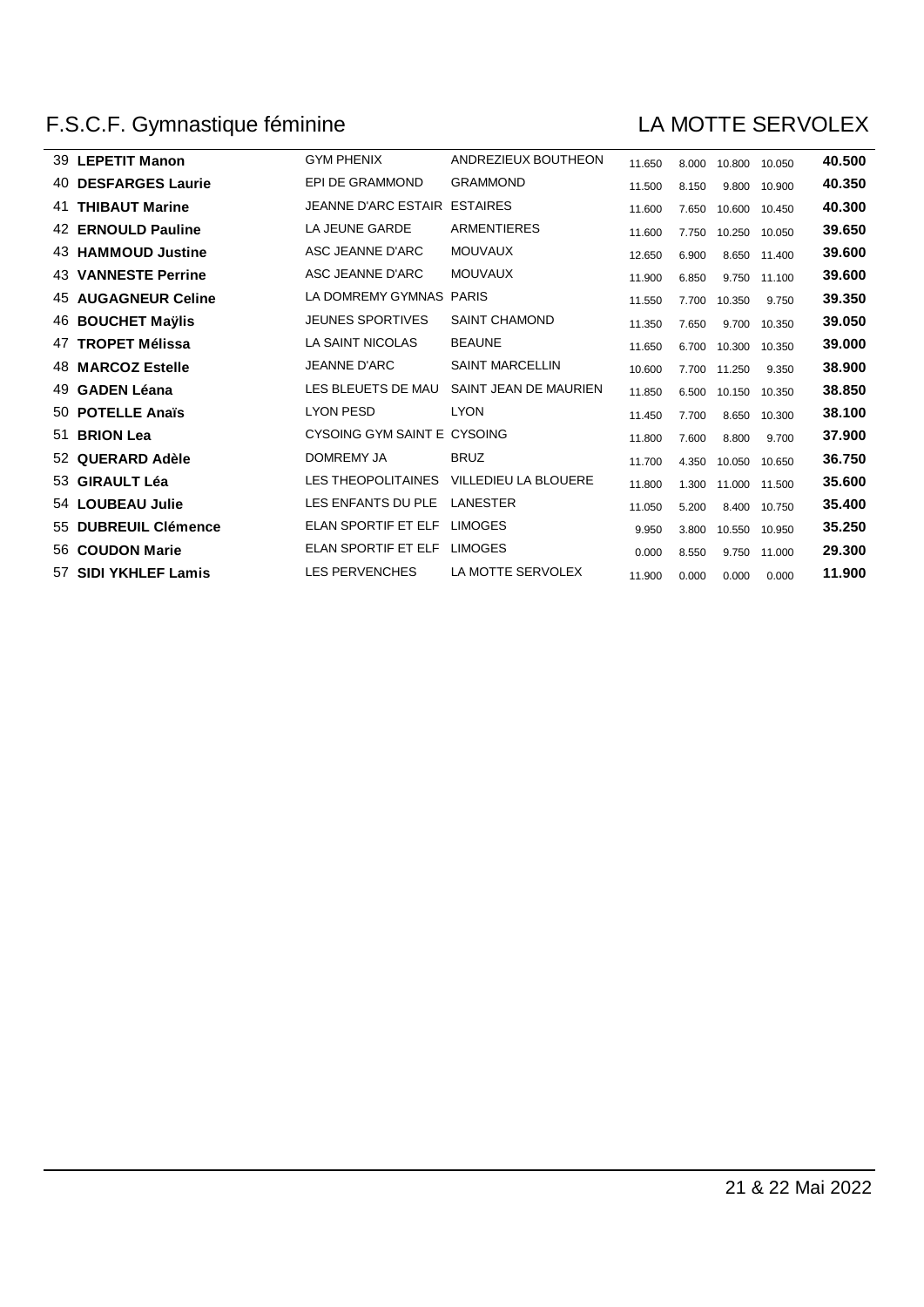### **Avenir**

| Nom Prénom                 | Association                  | Ville                                    | Saut   | <b>Barres</b> | Poutre        | Sol    | Total  |
|----------------------------|------------------------------|------------------------------------------|--------|---------------|---------------|--------|--------|
| 1 GUIDDIR Mastina          | <b>ENVOLEE</b>               | <b>DAX</b>                               | 13.350 | 9.900         | 12.600        | 13.100 | 48.950 |
| 2 EYMARD Clara             | <b>ALERTE GENTIANES</b>      | <b>CHAMBERY</b>                          | 13.600 | 9.400         | 12.150 12.950 |        | 48.100 |
| 3 GOISLOT Mewenn           | ALOUETTES GYM                | <b>LES HERBIERS</b>                      | 12.950 | 9.850         | 12.650 12.600 |        | 48.050 |
| 4 THEILLARD Appoline       | <b>JEUNES SPORTIVES</b>      | <b>SAINT CHAMOND</b>                     | 13.350 | 9.300         | 12.250 12.550 |        | 47.450 |
| 5 ARDRINO Sarah            | JEANNE D'ARC DE DAX DAX      |                                          | 13.050 | 8.550         | 11.550 13.100 |        | 46.250 |
| 6 FERREIRA Loane           | JEANNE D'ARC DE DAX DAX      |                                          | 12.900 | 9.200         | 11.450 12.350 |        | 45.900 |
| 7 RICCIO India             |                              | LES BLEUETS DE MAU SAINT JEAN DE MAURIEN | 12.100 | 8.450         | 12.850 11.600 |        | 45.000 |
| 8 MATTON Perrine           | JEANNE D'ARC ESTAIR ESTAIRES |                                          | 12.600 | 8.500         | 10.900 12.450 |        | 44.450 |
| 9 DUPONT Anaïs             | <b>BOGUE D'OR</b>            | QUESTEMBERT                              | 11.500 | 8.250         | 11.350 13.100 |        | 44.200 |
| 10 LOURENCO Maiana         | <b>ENVOLEE</b>               | <b>DAX</b>                               | 13.300 | 7.600         | 11.200        | 11.600 | 43.700 |
| 11 DUSSART Lison           | ASC BONNE GARDE              | <b>NANTES</b>                            | 11.600 | 9.300         | 10.500 12.250 |        | 43.650 |
| 12 COUTANT Manon           | ALOUETTES GYM                | <b>LES HERBIERS</b>                      | 11.800 | 8.900         | 9.550 13.350  |        | 43.600 |
| 13 HENIART Valentine       | JEANNE D'ARC ESTAIR ESTAIRES |                                          | 11.850 | 9.750         | 10.650 11.150 |        | 43.400 |
| <b>14 DESTENAVE Romane</b> | <b>VIOLETTE ATURINE</b>      | AIRE SUR L'ADOUR                         | 12.750 | 7.500         | 10.350 12.050 |        | 42.650 |
| 15 SALEMBIER Automne       | ASC JEANNE D'ARC             | <b>MOUVAUX</b>                           | 12.600 | 6.850         | 10.850 12.100 |        | 42.400 |
| 16 LACAS Louanne           | <b>ALERTE GENTIANES</b>      | <b>CHAMBERY</b>                          | 11.350 | 8.800         | 10.500        | 10.800 | 41.450 |
| 17 DELFORCE Ninon          | LA JEUNE GARDE               | <b>ARMENTIERES</b>                       | 12.050 | 5.850         | 11.550        | 11.950 | 41.400 |
| 18 GERY Anaelle            | ASR GYM ROIFFIEUX            | <b>ROIFFIEUX</b>                         | 11.400 | 0.000         | 0.000         | 0.000  | 11.400 |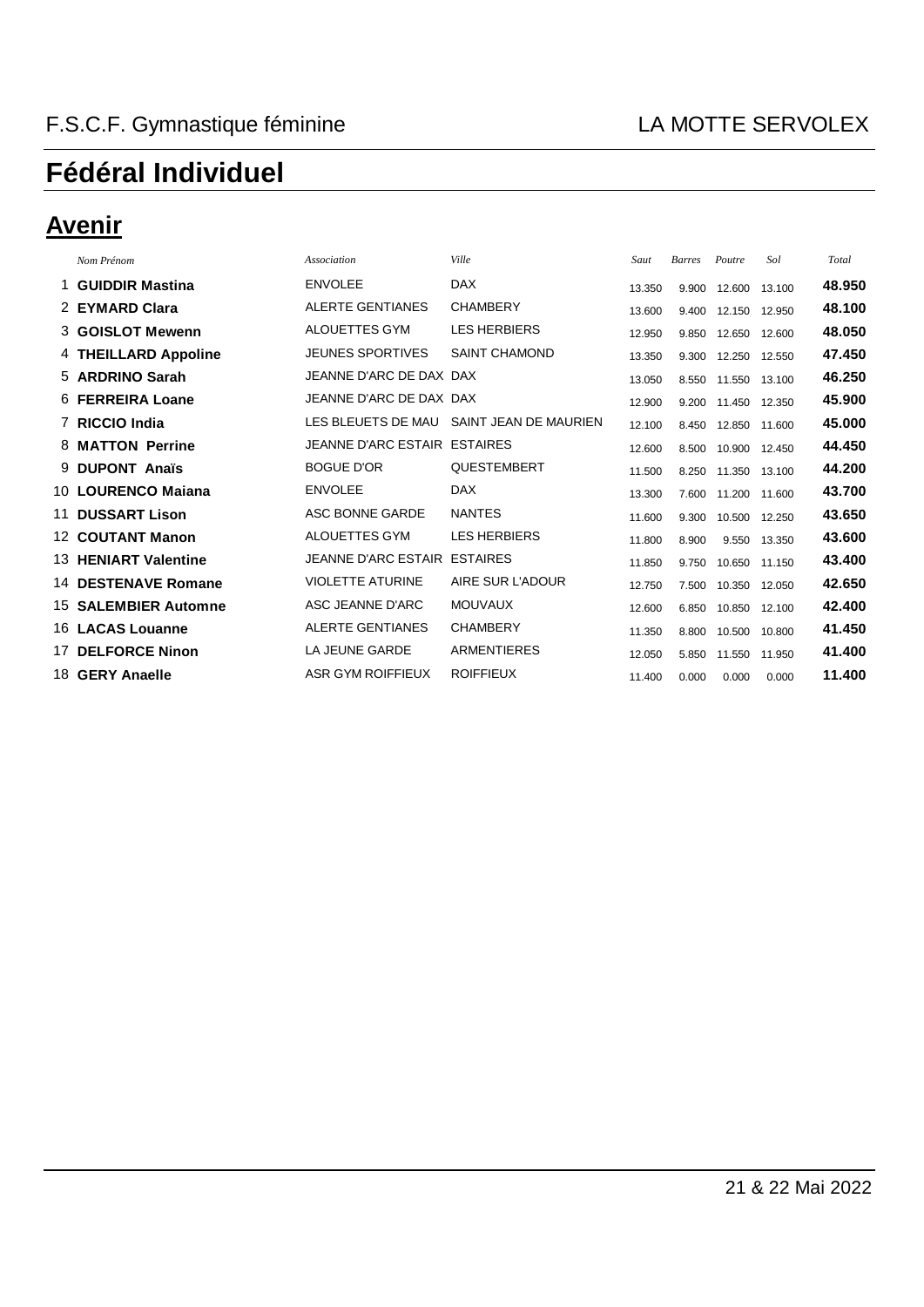#### **Honneur**

| Nom Prénom                   | Association                  | Ville                      | Saut   | <b>Barres</b> | Poutre        | Sol    | Total  |
|------------------------------|------------------------------|----------------------------|--------|---------------|---------------|--------|--------|
| 1 BUCZEK Maïlyss             | ELAN SPORTIF ET ELF          | <b>LIMOGES</b>             | 14.600 | 12.150        | 13.550        | 14.850 | 55.150 |
| 2 DURAND Mathilde            | <b>ALERTE GENTIANES</b>      | <b>CHAMBERY</b>            | 13.100 | 14.100        | 12.500        | 13.300 | 53.000 |
| 3 BOUILLE Naïa               | ASC BONNE GARDE              | <b>NANTES</b>              | 14.300 | 10.800        | 12.150        | 14.000 | 51.250 |
| 4 DURANDET Maelys            | ALOUETTES GYM                | <b>LES HERBIERS</b>        | 13.400 | 10.800        | 12.550        | 14.000 | 50.750 |
| 5 CATTIN Noémie              | LA FRATERNELLE               | <b>BOURGOIN-JALLIEU</b>    | 13.550 | 10.000        | 13.650        | 13.350 | 50.550 |
| 6 TRIBOLET Léa               | <b>ESPRIT SPORT SEYSS</b>    | <b>SEYSSUEL</b>            | 14.100 | 11.300        | 11.900        | 12.800 | 50.100 |
| 7 CHEVALIER Solène           | <b>ALERTE GENTIANES</b>      | <b>CHAMBERY</b>            | 13.350 | 12.700        | 11.000 12.700 |        | 49.750 |
| 8 DENOIR Sophie              | <b>CADETTES SAINT MIC</b>    | <b>LIMOGES</b>             | 12.900 | 11.350        | 12.650        | 12.150 | 49.050 |
| 9 FOURNIER Heloise           | <b>HAUBOURDIN GYM</b>        | <b>HAUBOURDIN</b>          | 13.450 | 10.100        | 12.300        | 12.750 | 48.600 |
| 10 BESSON Lozène             | ASC BONNE GARDE              | <b>NANTES</b>              | 13.250 | 11.700        | 10.900        | 12.400 | 48.250 |
| <b>11 BREMOND Elodie</b>     | CYSOING GYM SAINT E CYSOING  |                            | 11.900 | 11.900        | 11.300        | 13.100 | 48.200 |
| <b>12 DUTOIT Victoire</b>    | ASC JEANNE D'ARC             | <b>MOUVAUX</b>             | 13.400 | 10.400        | 11.200        | 13.050 | 48.050 |
| 13 BECUWE Laurie             | <b>JEANNE D'ARC ESTAIR</b>   | <b>ESTAIRES</b>            | 13.250 | 10.300        | 11.650        | 12.600 | 47.800 |
| 14 CHEONG Julia              | <b>DOMREMY JA</b>            | <b>BRUZ</b>                | 13.250 | 9.600         | 11.700        | 13.000 | 47.550 |
| 15 DELMOTTE Léontine         | JEANNE D'ARC ESTAIR ESTAIRES |                            | 13.150 | 9.200         | 12.500        | 12.200 | 47.050 |
| 16 THEODOROU Lena            | <b>ENVOLEE</b>               | <b>DAX</b>                 | 13.450 | 7.800         | 11.600        | 12.850 | 45.700 |
| <b>17 MARTIN Laurine</b>     | <b>LIBELLULES</b>            | <b>SAINT ALBAN LEYSSE</b>  | 12.100 | 8.250         | 13.800        | 11.250 | 45.400 |
| <b>18 PETRAZOLLER Soline</b> | LA SPORTIVE DU NEU           | <b>STRASBOURG</b>          | 12.100 | 9.500         | 11.550        | 11.700 | 44.850 |
| 19 DUTOUR Camille            | <b>J.A. ALOUETTES</b>        | <b>CALUIRE</b>             | 13.100 | 8.600         | 10.350 11.450 |        | 43.500 |
| 20 ADNANE Anissa             | <b>LE CRAN</b>               | <b>TASSIN LA DEMI LUNE</b> | 11.150 | 5.100         | 12.800        | 11.900 | 40.950 |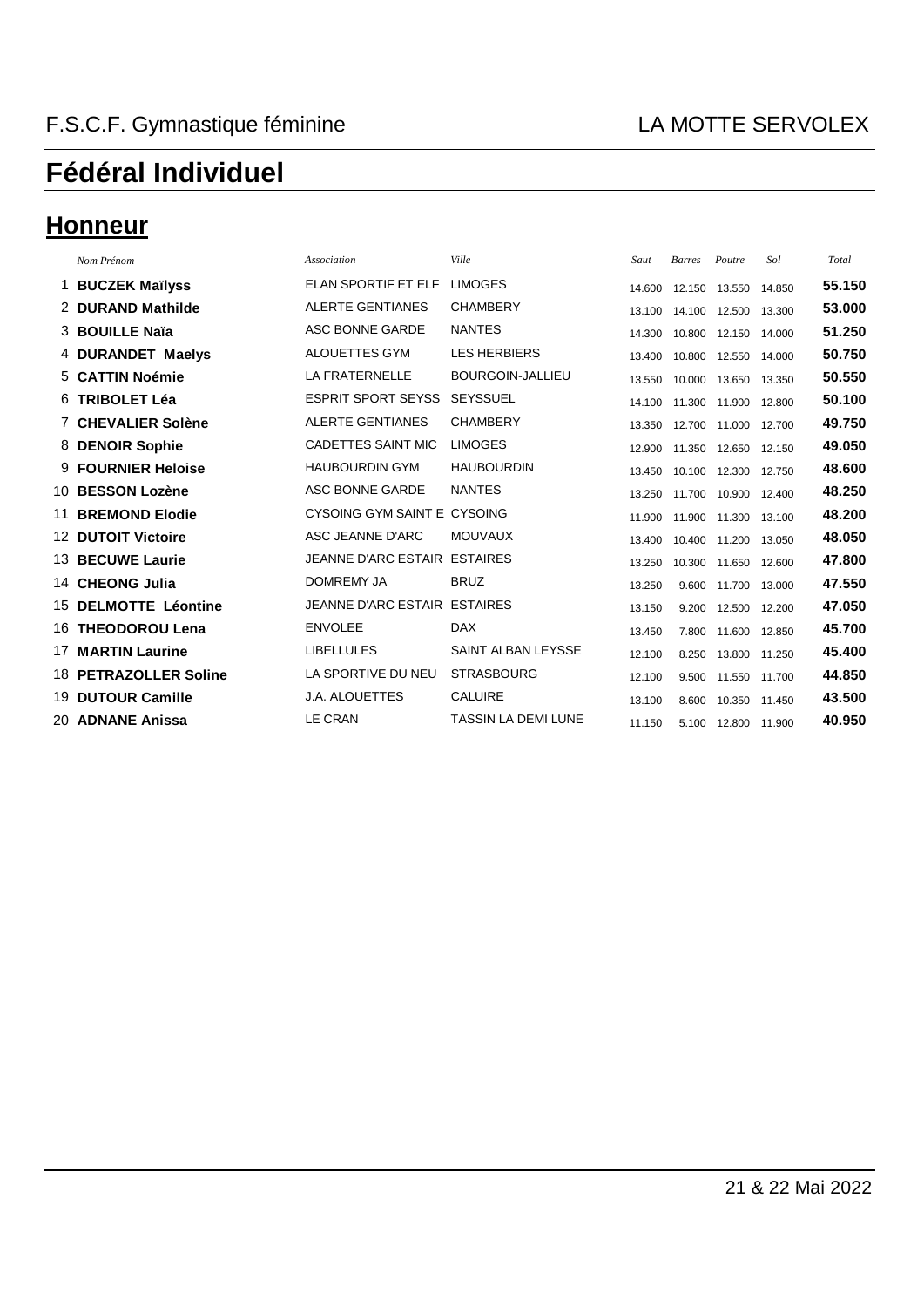# **FINALE JEUNESSES**

| <b>ORDRE DE</b><br><b>PASSAGE</b> |                                                          |              |              |
|-----------------------------------|----------------------------------------------------------|--------------|--------------|
|                                   | <b>BARRES</b>                                            | <b>Notes</b> | classement   |
|                                   | MARIE SARA LAKOMY -LE CERCLE SAINT LAURENT DE WASSELONNE | 9.450        |              |
|                                   | JJADE BEAUNE - ALERTE GENTIANES DE CHAMBERY              | 8.950        |              |
|                                   | IEJRINE KALAYCI- ALERTE GENTIANES DE CHAMBERY            | 8.950        |              |
|                                   | LAIA DUC - HAUBOURDIN GYM                                | 8.650        | $\mathbf{a}$ |
|                                   | ANAIS DERVAL - LA CONCORDE DE COUERON                    | 8.400        | 5            |
|                                   | LEXIE FRANCOIS-JEANNE D'ARC D'ESTAIRES                   | 5.250        | 6            |

| <b>POUTRE</b>                                             | <b>Notes</b> | classement |
|-----------------------------------------------------------|--------------|------------|
| LAIA DUC - HAUBOURDIN GYM                                 | 11.800       |            |
| EJRINE KALAYCI- ALERTE GENTIANES DE CHAMBERY              | 11.700       |            |
| LOUANNE LAGREOU - JEANNE D'ARC DE DAX                     | 11.100       |            |
| MARIE SARA LAKOMY - LE CERCLE SAINT LAURENT DE WASSELONNE | 11.000       |            |
| LEXIE FRANCOIS-JEANNE D'ARC D'ESTAIRES                    | 10.500       |            |
| LINA LAGER-AMICALE SAINT-MICHEL -LE PUY EN VELAY          | 10.350       | 6          |

| <b>SOL</b>                                      | <b>Notes</b> | classement   |
|-------------------------------------------------|--------------|--------------|
| <b>EMY SIMON- SAINT EVRARD DE CYSOING</b>       | 12.100       |              |
| THAIS DEMONT-SAINT-EVRARD DE CYSOING            | 11.950       |              |
| LINA LAGER-AMICALE SAINT-MICHEL LE PUY EN VELAY | 11.950       | 2            |
| LAIA DUC - HAUBOURDIN GYM                       | 11.850       | $\mathbf{a}$ |
| PHILIPINNE COPPIN-SAINT-EVRARD DE CYSOING       | 11.800       |              |
| XANTIANA HONTAAS - LA VIGILANTE DE BAYONNE      | 11.600       | 6            |
| LENA RANA ROUILLARD - LA CONCORDE DE COUERON    | 11.200       |              |

| <b>SAUT</b>                                  | <b>Notes</b> | classement |
|----------------------------------------------|--------------|------------|
| IMELIE SAJOUS - LA VIGILANTE DE BAYONNE      | 12.925       |            |
| LOUANNE LAGREOU - JEANNE D'ARC DE DAX        | 12.900       |            |
| LENA RANA ROUILLARD - LA CONCORDE DE COUERON | 12.825       |            |
| LEA POLLART - HAUBOURDIN GYM                 | 11.350       |            |
| LAIA DUC - HAUBOURDIN GYM                    | 11.225       |            |
| EMY SIMON-SAINT EVRARD DE CYSOING            | 6.450        | 6          |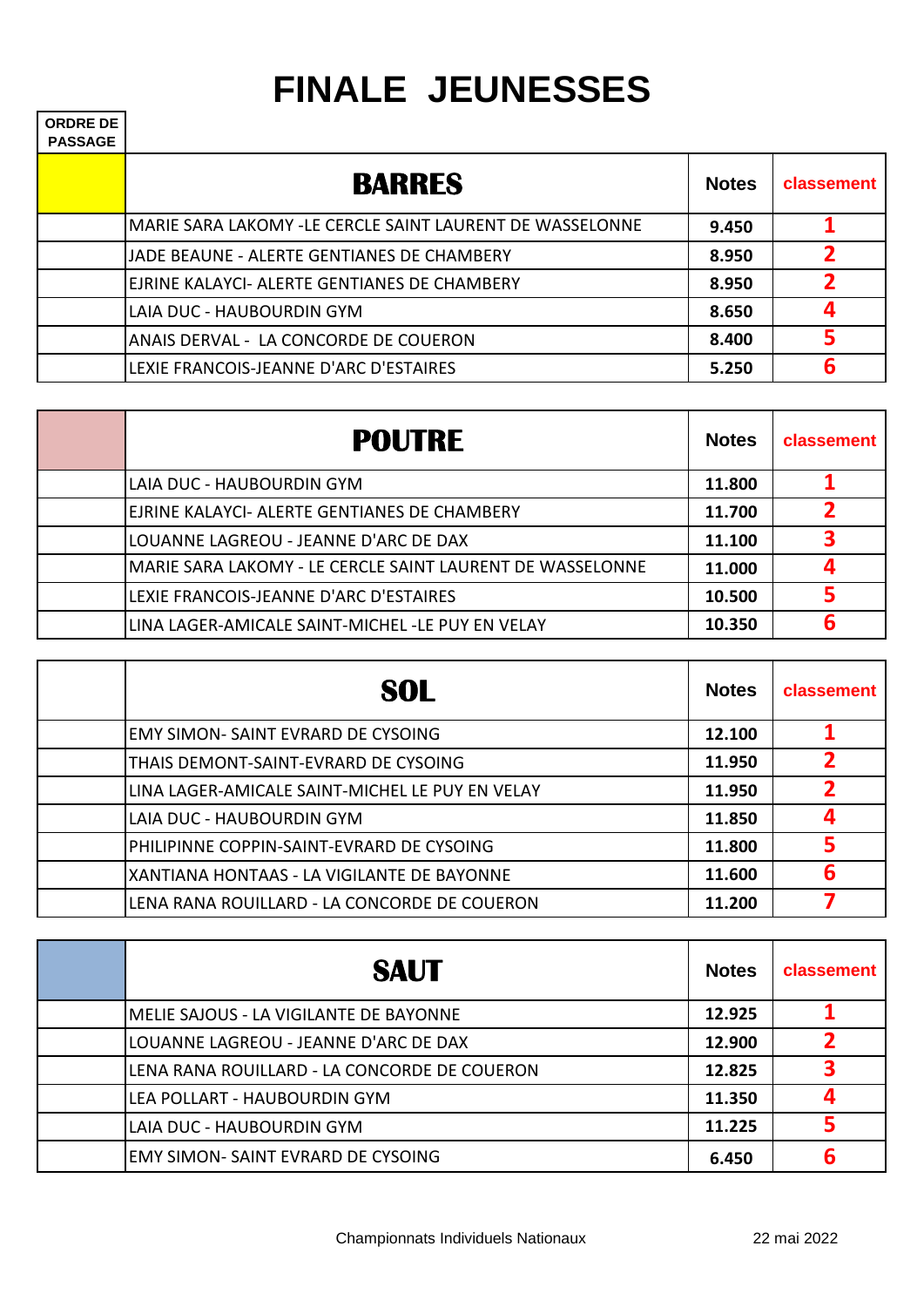## **FINALE AINEES**

**ORDRE DE** 

| しいレいし レレ<br><b>PASSAGE</b> |                                                              |              |                |
|----------------------------|--------------------------------------------------------------|--------------|----------------|
|                            | <b>POUTRE</b>                                                | <b>Notes</b> | classement     |
|                            | CHLOE GARREAU - LA CONCORDE DE COUERON                       | 12.150       |                |
|                            | NOANN LE MOULLAC- ESPERANCE ET VAILLANTE - BRIGNAIS          | 11.800       | $\overline{2}$ |
|                            | ELODIE QUEFFELEC - LE CRAN DE TASSIN - TASSIN LA DEMIE LUNE  | 11.700       | 3              |
|                            | CYRIANE BARBIEUX - LA VIGILANTE DE BAYONNE                   | 11.300       | $\mathbf{a}$   |
|                            | <b>JULIE PINEAU - ASC BONNE GARDE - NANTES</b>               | 11.250       | 5              |
|                            | MAEVA TRABUCCO - SAINT-PIERRE SPORT - SAINT PIERRE D'ALBIGNY | 9.950        | 6              |

| SOL                                                          | <b>Notes</b> | <b>classement</b> |
|--------------------------------------------------------------|--------------|-------------------|
| LENAELLE TABARY - LA JEANNE D'ARC DE PERENCHIES              | 12.350       |                   |
| MAURINE CHATELAIN - LA JEUNE GARDE D'ARMENTIERES             | 12.300       |                   |
| TANIA GRES - ESPRIT SPORT- SEYSSUEL ESTRABLIN                | 12.250       |                   |
| CHLOE GARREAU - LA CONCORDE DE COUERON                       | 12.200       |                   |
| LISA BEZENSON - LA CAMBRONNAISE DE SAINT SEBASTIEN SUR LOIRE | 11.600       |                   |
| AGATHE ALAURENT - LA CONCORDE DE COUERON                     | 11.350       |                   |

| <b>SAUT</b>                                                | <b>Notes</b> | <b>classement</b> |
|------------------------------------------------------------|--------------|-------------------|
| CHLOE GARREAU - LA CONCORDE DE COUERON                     | 13.250       |                   |
| ROMANE SIMONNET - LE CRAN DE TASSIN - TASSIN LA DEMIE LUNE | 13.000       |                   |
| ELISA MONDANGE - LA FRATERNELLE - BOURGOIN JALLIEU         | 12.925       | 3                 |
| ANDREA SAINT PAUL - ESPOIR MUGRONNAIS DE MUGRON            | 12.850       |                   |
| JJULIE DUMORTIER - ENVOL DE FEURS - FEURS                  | 12.675       |                   |
|                                                            |              |                   |

| <b>BARRES</b>                                             | <b>Notes</b> | classement |
|-----------------------------------------------------------|--------------|------------|
| CAMILLE DUPUIS - LES LIBELLULES - SAINT ALBAN LEYSSE      | 12.550       |            |
| TANIA GRES - ESPRIT SPORT- SEYSSUEL ESTRABLIN             | 10.950       |            |
| LENAELLE TABARY - LA JEANNE D'ARC DE PERENCHIES           | 10.100       | 3          |
| JADE DURAND - LA CAMBRONAISSE - SAINT SEBASTIEN SUR LOIRE | 9.500        |            |
| CYRIANE BARBIEUX - LA VIGILANTE DE BAYONNE                | 6.300        |            |
| CHLOE GARREAU - LA CONCORDE DE COUERON                    | 5.500        | 6          |